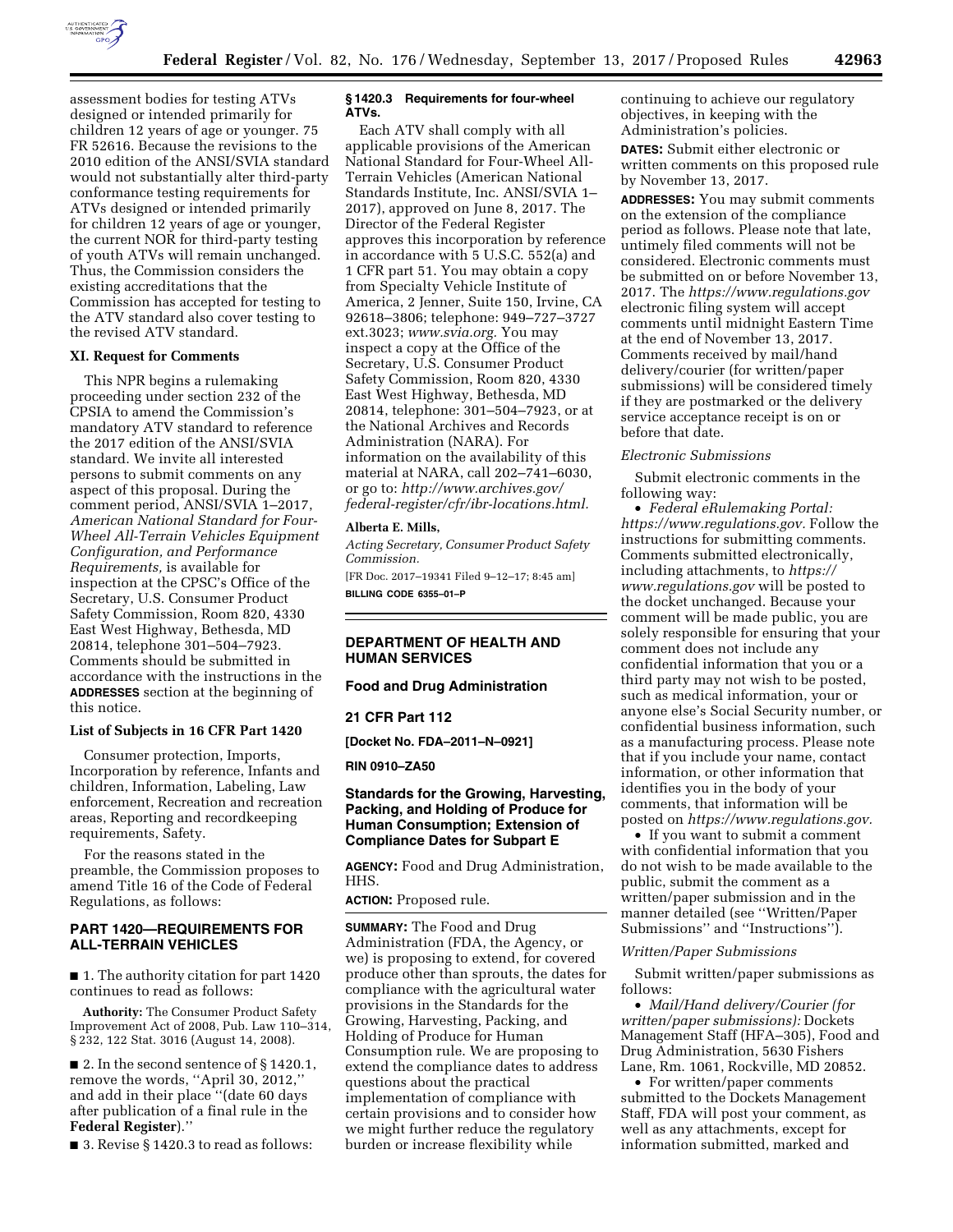identified, as confidential, if submitted as detailed in ''Instructions.''

*Instructions:* All submissions received must include the Docket No. FDA– 2011–N–0921 for ''Standards for the Growing, Harvesting, Packing, and Holding of Produce for Human Consumption; Extension of Compliance Dates for Subpart E.'' Received comments, those filed in a timely manner (see **ADDRESSES**), will be placed in the docket and, except for those submitted as ''Confidential Submissions,'' publicly viewable at *<https://www.regulations.gov>* or at the Dockets Management Staff between 9 a.m. and 4 p.m., Monday through Friday.

• Confidential Submissions—To submit a comment with confidential information that you do not wish to be made publicly available, submit your comments only as a written/paper submission. You should submit two copies total. One copy will include the information you claim to be confidential with a heading or cover note that states ''THIS DOCUMENT CONTAINS CONFIDENTIAL INFORMATION.'' The Agency will review this copy, including the claimed confidential information, in its consideration of comments. The second copy, which will have the claimed confidential information redacted/blacked out, will be available for public viewing and posted on *[https://www.regulations.gov.](https://www.regulations.gov)* Submit both copies to the Dockets Management Staff. If you do not wish your name and contact information to be made publicly available, you can provide this information on the cover sheet and not in the body of your comments and you must identify this information as ''confidential.'' Any information marked as ''confidential'' will not be disclosed

except in accordance with 21 CFR 10.20 and other applicable disclosure law. For more information about FDA's posting of comments to public dockets, see 80 FR 56469, September 18, 2015, or access the information at: *[https://www.gpo.gov/](https://www.gpo.gov/fdsys/pkg/FR-2015-09-18/pdf/2015-23389.pdf) [fdsys/pkg/FR-2015-09-18/pdf/2015-](https://www.gpo.gov/fdsys/pkg/FR-2015-09-18/pdf/2015-23389.pdf)  [23389.pdf.](https://www.gpo.gov/fdsys/pkg/FR-2015-09-18/pdf/2015-23389.pdf)* 

*Docket:* For access to the docket to read background documents or the electronic and written/paper comments received, go to *[https://](https://www.regulations.gov) [www.regulations.gov](https://www.regulations.gov)* and insert the docket number, found in brackets in the heading of this document, into the ''Search'' box and follow the prompts and/or go to the Dockets Management Staff, 5630 Fishers Lane, Rm. 1061, Rockville, MD 20852.

**FOR FURTHER INFORMATION CONTACT:**  Samir Assar, Center for Food Safety and Applied Nutrition (HFS–317), Food and Drug Administration, 5001 Campus Dr., College Park, MD 20740, 240–402–1636. **SUPPLEMENTARY INFORMATION:** 

#### **I. Background**

This proposed extension of compliance dates concerns one of the seven foundational rules that we have established in Title 21 of the Code of Federal Regulations (21 CFR) as part of our implementation of the FDA Food Safety Modernization Act (FSMA; Pub. L. 111–353): ''Standards for the Growing, Harvesting, Packing, and Holding of Produce for Human Consumption'' (the produce safety regulation, published in the **Federal Register** of November 27, 2015, 80 FR 74354) (*<https://www.fda.gov/fsma>*).

In the preamble of the final rule establishing the produce safety regulation, we stated that the produce safety regulation would be effective on January 26, 2016, and provided for

compliance dates of 1 to 6 years from the effective date depending on farm size, commodity, and provision(s) (see table entitled ''compliance dates'' in the preamble of the final rule establishing the produce safety regulation, 80 FR 74354 at 74357, as corrected in a technical amendment at 81 FR 26466, May 3, 2016). (Some of the compliance dates identified in the technical amendment fall on weekends (*i.e.,*  January 26, 2019, is a Saturday and January 26, 2020, is a Sunday) and should therefore be read as referring to the next business day (*i.e.,* January 28, 2019, and January 27, 2020, respectively). We use the latter dates throughout this document.)

For the majority of agricultural water provisions at subpart E (and for most of the other provisions in the rule), with respect to covered produce other than sprouts, we provided compliance periods of 4 years from the effective date of the rule for very small businesses, 3 years for small businesses, and 2 years for all other businesses. We provided an additional 2 years beyond those compliance periods for certain water quality requirements in § 112.44 and related provisions in §§ 112.45 and 112.46. See table 1.

In a final rule, ''The Food and Drug Administration Food Safety Modernization Act: Extension and Clarification of Compliance Dates for Certain Provisions of Four Implementing Rules'' (81 FR 57784, August 24, 2016) we also extended the compliance date for certain ''customer provisions'' in the produce safety regulation (§ 112.2(b)(3)) and clarified the compliance dates for certain agricultural water testing provisions as originally established in the produce safety regulation.

TABLE 1—AS STATED IN PRODUCE SAFETY REGULATION, COMPLIANCE DATES FOR REQUIREMENTS IN SUBPART E (AGRI-CULTURAL WATER) FOR COVERED ACTIVITIES INVOLVING COVERED PRODUCE (EXCEPT SPROUTS SUBJECT TO SUB-PART M)

| Compliance dates of 2-4 years applicable to the farm based on its size                                                                                                 | Extended compliance date of additional 2 years beyond the compliance<br>date based on size of farm                                                                                              |
|------------------------------------------------------------------------------------------------------------------------------------------------------------------------|-------------------------------------------------------------------------------------------------------------------------------------------------------------------------------------------------|
| §112.45(a) with respect to safe and adequate standard<br>§112.46(b)(1) with respect to untreated surface water<br>$$112.47$ .<br>$$112.48$ .<br>\$112.49.<br>\$112.50. | \$112.44.<br>$\S$ 112.45(a) with respect to $\S$ 112.44(a) criterion.<br>\$112.45(b).<br>§ 112.46(b)(1) with respect to untreated ground water.<br>$$112.46(b)(2)$ and (b)(3).<br>$112.46(c)$ . |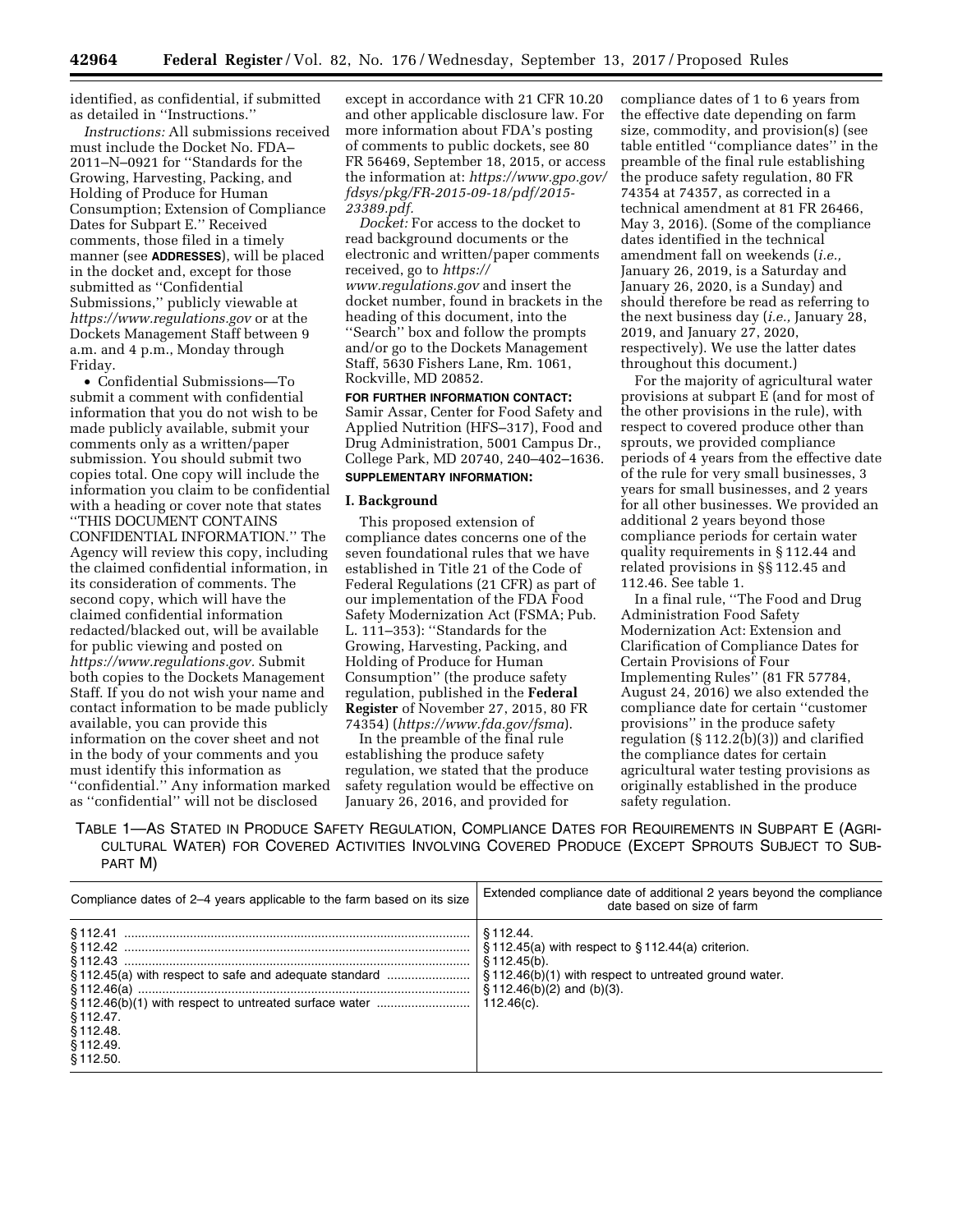# **II. Proposed Extension of Subpart E Compliance Dates for Produce Other Than Sprouts**

FDA has received feedback from numerous stakeholders raising issues regarding the practicality of some of the agricultural water requirements in the produce safety regulation as applied to covered produce other than sprouts. Many of these concerns relate to the testing requirements for pre-harvest agricultural water, which are different for sprouts than they are for other types of covered produce. We are proposing this extension in light of the feedback

we have received and under Executive Orders 13777, 13771, and 13563. Additional time would allow us to consider approaches to address these issues, as well as opportunities there may be to reduce the cost and enhance the flexibility of these requirements beyond those reflected in the final rule.

As part of this proposed extension, we also propose to simplify the subpart E compliance period structure such that all the compliance dates for subpart E provisions as applied to non-sprout produce would occur at the same time, retaining date staggering based on farm

size. Accordingly, covered farms would have 2 years beyond the previously published compliance dates for the water quality requirements in § 112.44 and related provisions in §§ 112.45 and 112.46, to comply with all of subpart E. Put another way, we propose to extend the compliance dates for provisions in the first column of table 1 by 4 years, and propose to extend the compliance dates for provisions in the second column of table 1 by 2 years, so that the compliance dates for non-sprout covered produce for all provisions of subpart E would be those in table 2.

TABLE 2—PROPOSED COMPLIANCE DATES FOR REQUIREMENTS IN SUBPART E FOR COVERED ACTIVITIES INVOLVING COVERED PRODUCE (EXCEPT SPROUTS SUBJECT TO SUBPART M)

| Size of covered farm | Proposed time periods starting from the effective date of the November 27, 2015,<br>produce safety final rule (January 26, 2016) |                                        |  |  |  |
|----------------------|----------------------------------------------------------------------------------------------------------------------------------|----------------------------------------|--|--|--|
|                      | Compliance period                                                                                                                | Compliance date                        |  |  |  |
|                      |                                                                                                                                  | January 26, 2024.<br>January 26, 2023. |  |  |  |

We believe the simpler compliance date structure would alleviate confusion, and because we are proposing it as part of a proposal to provide additional time for compliance with all of the provisions, we expect it to alleviate burden. We do not anticipate that the change would result in any practical or logistical compliance challenges. We request comment on whether this change to the compliance date structure would be helpful.

This proposed rule is limited in scope to extending the compliance dates for covered produce other than sprouts. The proposed rule does not address the underlying requirements in subpart E, but only the compliance dates for those requirements (for covered produce other than sprouts). We will continue to work with stakeholders on the issues raised regarding the agricultural water requirements.

Our goal is to complete this rulemaking as quickly as possible. However, we are aware that many farms have been working well in advance of their compliance dates to come into compliance. As we continue to work with stakeholders on issues raised regarding the agricultural water requirements, we intend to exercise enforcement discretion for covered produce other than sprouts relative to the agricultural water provisions in subpart E of the produce safety regulation. This means that while we

are considering these issues, we do not intend to enforce the requirements in subpart E of the regulation for covered produce other than sprouts. Thus, by announcing we intend to exercise enforcement discretion for covered produce other than sprouts relative to the agricultural water provisions in subpart E, farms may choose to continue with their current water testing programs or allocate their resources differently to avoid incurring additional costs based on our proposal to extend the agricultural water compliance dates. And, as explained above, when we finalize compliance dates, we intend to continue to work with stakeholders to address agricultural water questions and with farms to prepare for compliance.

This proposed rule also would not change the compliance dates for sprouts. In the final produce safety regulation, we provided staggered compliance periods based on farm size for covered activities involving sprouts. The compliance date for activities involving sprouts for very small businesses is January 28, 2019. The compliance date for activities involving sprouts for small businesses is January 26, 2018. The compliance date for activities involving sprouts for all other businesses is January 26, 2017. Because sprouts present a unique safety risk, the final produce safety regulation established sprout-specific requirements on multiple topics, including

agricultural water. The agricultural water requirements for sprouts are different from the agricultural water requirements for other produce commodities (compare §§ 112.44(a)(1) and 112.44(b)). Moreover, based on the information available to us, many sprout farms use municipal water for growing activities; and under the produce safety regulation, covered farms are not required to test water from a public supply when certain conditions are met (see 21 CFR 112.46(a)(1) and (2)). We also established earlier compliance dates for sprouts than for other covered produce, and the first compliance date for covered sprout farms (January 26, 2017) has already passed. We have not received any significant feedback from sprout farms that subpart E has posed particular challenges. Accordingly, we are proposing to take no action with regard to compliance dates for activities involving sprouts and thus the compliance dates for covered farms with respect to sprouts are the original compliance dates, including for the agricultural water provisions in Subpart E.

Table 3 summarizes the compliance dates for the produce safety regulation as they would be if this proposed rule is finalized. Time periods start from effective date of the produce safety rule (January 26, 2016) except as otherwise specified.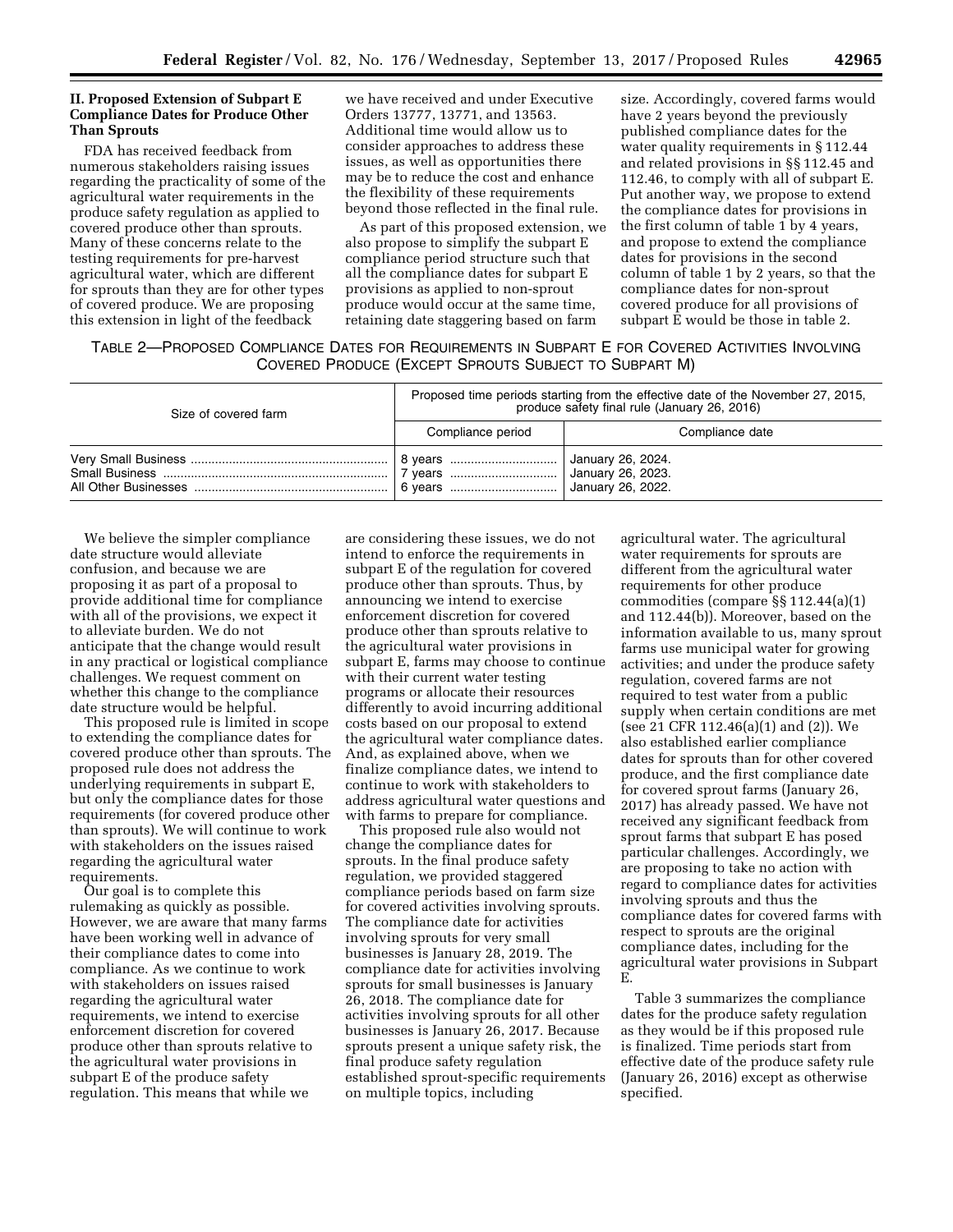|                          | Table 3.--Compliance Dates for the Produce Safety Regulation, if this Extension is Finalized (21 CFR Part 112)  |                                                                                                                           |                                                 |                                                              |                                       |                                                                             |                                                                                                                                                                             |                                                                                                                                   |                                                                                                     |                                                                                                                                |                                                                                                  |
|--------------------------|-----------------------------------------------------------------------------------------------------------------|---------------------------------------------------------------------------------------------------------------------------|-------------------------------------------------|--------------------------------------------------------------|---------------------------------------|-----------------------------------------------------------------------------|-----------------------------------------------------------------------------------------------------------------------------------------------------------------------------|-----------------------------------------------------------------------------------------------------------------------------------|-----------------------------------------------------------------------------------------------------|--------------------------------------------------------------------------------------------------------------------------------|--------------------------------------------------------------------------------------------------|
| <b>Size</b><br>of        | Compliance dates relating<br>to covered activities on                                                           |                                                                                                                           | Compliance dates relating to certain exemptions |                                                              |                                       |                                                                             |                                                                                                                                                                             |                                                                                                                                   |                                                                                                     |                                                                                                                                |                                                                                                  |
| farm                     | covered farms                                                                                                   |                                                                                                                           |                                                 |                                                              |                                       |                                                                             |                                                                                                                                                                             |                                                                                                                                   |                                                                                                     |                                                                                                                                |                                                                                                  |
|                          |                                                                                                                 | Covered<br>activities<br>involving all<br>other covered<br>produce (i.e.,<br>subject to part<br>112, except<br>subpart M) |                                                 | Farms eligible for a qualified<br>exemption (if applicable)  |                                       |                                                                             | Farms relying on the exemption in $\S$<br>112.2(b) for produce that receives<br>commercial processing that<br>adequately reduces microorganisms<br>of public health concern |                                                                                                                                   |                                                                                                     |                                                                                                                                |                                                                                                  |
|                          | Covered activities involving sprouts covered under subpart M (i.e.,<br>subject to all requirements of Part 112) | Agricultural water requirements in subpart E                                                                              | All other requirements                          | Retention of records supporting eligibility in<br>\$112.7(b) | Modified requirement in § 112.6(b)(1) | All other requirements in §§ 112.6 and 112.7<br>for farms producing sprouts | All other requirements in §§ 112.6 and 112.7<br>for farms not producing sprouts                                                                                             | assurances in § 112.2(b)(3) for sprouts that<br>would otherwise be subject to subpart M<br>Requirement to obtain customer written | sprouts that would otherwise be subject to<br>All other requirements in § 112.2(b) for<br>subpart M | produce that would otherwise be covered<br>Requirement to obtain customer written<br>assurances in § 112.2(b)(3) for all other | All other requirements in § 112.2(b) for all<br>other produce that would otherwise be<br>covered |
| Very small<br>businesses | 3 years<br>(Jan.<br>28,<br>2019)                                                                                | 8 years<br>(Jan.<br>26,<br>2024)                                                                                          | 4 years<br>(Jan.<br>27,<br>2020)                | Effectiv<br>e date of<br>rule<br>(Jan. 26,<br>2016)          | Jan. 1,<br>2020                       | $\overline{\mathbf{3}}$<br>years<br>(Jan.<br>28,<br>2019)                   | 4 years<br>(Jan.<br>27,<br>2020)                                                                                                                                            | 5 years<br>(Jan. 26,<br>2021)                                                                                                     | 3 years<br>(Jan.<br>28,<br>2019)                                                                    | 6 years<br>(Jan. 26,<br>2022)                                                                                                  | 4 years<br>(Jan.<br>27,<br>2020)                                                                 |
| Small<br>businesses      | 2 years<br>(Jan.<br>26,<br>2018)                                                                                | 7 years<br>(Jan.<br>26,<br>2023)                                                                                          | 3 years<br>(Jan.<br>28,<br>2019)                |                                                              |                                       | $\overline{2}$<br>years<br>(Jan.<br>26,<br>2018)                            | 3 years<br>(Jan.<br>28,<br>2019)                                                                                                                                            | 4 years<br>(Jan. 27,<br>2020)                                                                                                     | 2 years<br>(Jan.<br>26,<br>2018)                                                                    | 5 years<br>(Jan. 26,<br>2021)                                                                                                  | 3 years<br>(Jan.<br>28,<br>2019)                                                                 |
| businesses<br>All other  | $\overline{1}$ year<br>(Jan.<br>26,<br>2017)                                                                    | 6 years<br>(Jan.<br>26,<br>2022)                                                                                          | 2 years<br>(Jan.<br>26,<br>2018)                | $\rm N\mskip-1mu\rm\slash\mskip-1mu A$                       |                                       |                                                                             | 3 years<br>(Jan.28,<br>2019)                                                                                                                                                | $\overline{1}$ year<br>(Jan.<br>26,<br>2017)                                                                                      | 4 years<br>(Jan. 27,<br>2020)                                                                       | 2 years<br>(Jan.<br>26,<br>2018)                                                                                               |                                                                                                  |

# **III. Economic Analysis of Impacts**

We have examined the impacts of this proposed rule under Executive Order 12866, Executive Order 13563, the Regulatory Flexibility Act (5 U.S.C. 601–612), the Unfunded Mandates Reform Act of 1995 (Pub. L. 104–4), and Executive Order 13771 on Reducing Regulation and Controlling Regulatory Costs (January 30, 2017). Executive Orders 12866 and 13563 direct us to

assess all costs and benefits of available regulatory alternatives and, when regulation is necessary, to select regulatory approaches that maximize net benefits (including potential economic, environmental, public health and safety, and other advantages; distributive impacts; and equity). Executive Order 13563 states the importance of quantifying costs and benefits, reducing costs and burdens,

and harmonizing rules. We conclude that this proposed rule would not increase compliance costs and would instead reduce compliance costs by delaying certain compliance dates. Moreover, it would serve an important purpose of providing us an opportunity to consider how to reduce burdens on the public. We conclude that this proposed rule is an economically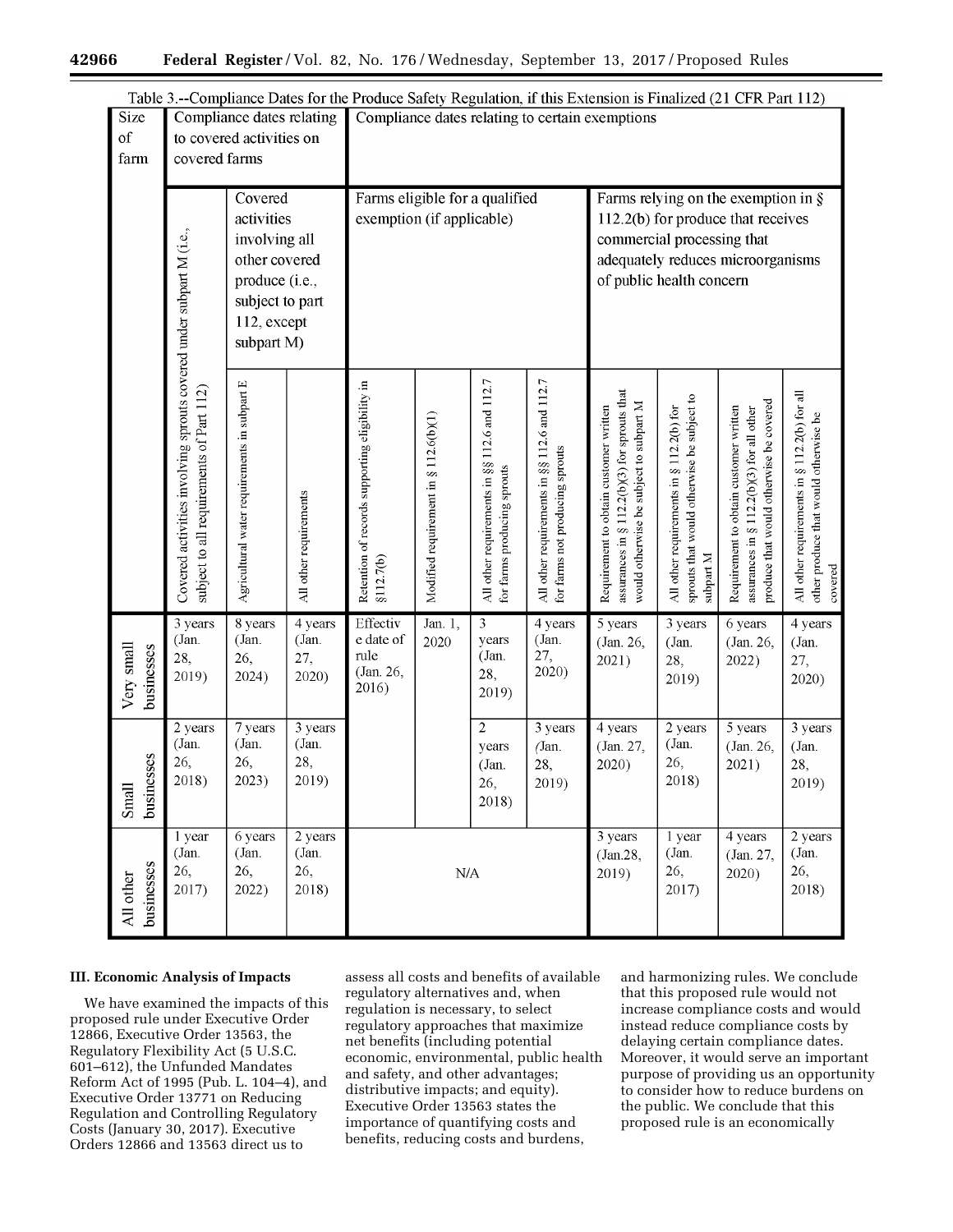significant regulatory action as defined by Executive Order 12866.

This rule would extend, for nonsprout covered produce, the compliance date for all of the provisions of subpart E to 4 years after the relevant farm's compliance date for all other provisions of the produce safety regulation (which varies based on establishment size). The estimated costs and benefits accrued in any given year of compliance with the produce safety regulation, relative to the first year of compliance, would not change. However, because the compliance dates for certain provisions would be extended, the discounted value of both total costs and total benefits would decrease.

There would be a reduction in costs (*i.e.,* cost savings) associated with extending, for non-sprout covered

produce, the compliance date for all of the provisions of subpart E to 4 years after the relevant farm's compliance date for the rest of the produce safety regulation. With respect to their nonsprout covered produce, covered farms would have 4 years from the compliance date for the other provisions of produce safety regulation to comply with the provisions in subpart E. Thus, while all initial start-up costs and recurring costs would remain the same as estimated in the final regulatory impact analysis for the produce safety regulation (Ref. 1), the annualized total costs, discounted at 3 percent over 10 years, would decrease by about 3 percent from \$404 million to \$392 million, resulting in a savings of \$12 million. No additional costs would be incurred by state, local, and tribal

governments or the private sector as a result of this proposed rule.

There would be a reduction in benefits associated with extending the compliance dates as described previously. Consumers eating nonsprout covered produce would not enjoy the potential health benefits (*i.e.,*  reduced risk of illness) provided by the provisions of subpart E until 2 to 4 years (depending on the specific provision) later than originally established in the produce safety regulation. Thus, the annualized total benefits to consumers, discounted at 3 percent over 10 years, would decrease by \$108 million from \$1.033 billion to \$925 million. Estimated changes in benefits and costs as a result of this proposed extension are summarized in the following table.

TABLE 4—SUMMARY OF THE CHANGES IN BENEFITS AND COSTS AS A RESULT OF THIS PROPOSED RULE, ANNUALIZED OVER 10 YEARS, IN MILLIONS OF 2016 DOLLARS

| Costs to<br>industry under<br>2015 final rule | Costs to<br>industry with<br>the proposed<br>compliance<br>extension | Benefits of<br>reduced risk of<br>illness under<br>2015 final rule | Benefits of<br>reduced risk of<br>illness with the<br>proposed<br>compliance<br>extension |
|-----------------------------------------------|----------------------------------------------------------------------|--------------------------------------------------------------------|-------------------------------------------------------------------------------------------|
| \$404                                         | \$392                                                                | \$1,033                                                            | \$925                                                                                     |
| 382                                           | 370                                                                  | 983                                                                | 874                                                                                       |
| 3.443                                         | 3,340                                                                | 8.811                                                              | 7,886                                                                                     |
| 2.681                                         | 2.598                                                                | 6.901                                                              | 6.143                                                                                     |

The Regulatory Flexibility Act requires us to analyze regulatory options that would minimize any significant impact of a rule on small entities when ''the agency publishes a general notice of proposed rulemaking.'' (5 U.S.C. 601(2)). We have analyzed this proposed rule under the Regulatory Flexibility Act and determined that, because it would only extend certain compliance dates for agricultural water provisions in the produce safety regulation, it would not have a significant economic impact on a substantial number of small entities.

The Unfunded Mandates Reform Act of 1995 (section 202(a)) requires us to prepare a written statement, which includes an assessment of anticipated costs and benefits, before issuing ''any rule that includes any Federal mandate that may result in the expenditure by State, local, and tribal governments, in the aggregate, or by the private sector, of \$100,000,000 or more (adjusted annually for inflation) in any one year.'' The current threshold after adjustment for inflation is \$148 million, using the most current (2016) Implicit Price Deflator for the Gross Domestic Product. We have determined that this proposed rule would not result in an expenditure

in any year that meets or exceeds this amount.

Executive Order 13771, entitled Reducing Regulation and Controlling Regulatory Costs, was issued on January 30, 2017. Section 2(a) of Executive Order 13771 requires an agency, unless prohibited by law, to identify at least two existing regulations to be repealed when the agency publicly proposes for notice and comment or otherwise promulgates a new regulation. In furtherance of this requirement, section 2(c) of Executive Order 13771 requires that the new incremental costs associated with new regulations shall, to the extent permitted by law, be offset by the elimination of existing costs associated with at least two prior regulations. This proposed rule is expected to be an Executive Order 13771 deregulatory action. Details on the estimated cost savings of this proposed rule can be found in the rule's economic analysis.

For interested persons, the detailed preliminary regulatory impact analysis is available in the docket for this rule (Ref. 2) at *[https://www.regulations.gov,](https://www.regulations.gov)*  and at *[https://www.fda.gov/AboutFDA/](https://www.fda.gov/AboutFDA/ReportsManualsForms/Reports/EconomicAnalyses/default.htm)  [ReportsManualsForms/Reports/](https://www.fda.gov/AboutFDA/ReportsManualsForms/Reports/EconomicAnalyses/default.htm)  [EconomicAnalyses/default.htm.](https://www.fda.gov/AboutFDA/ReportsManualsForms/Reports/EconomicAnalyses/default.htm)* 

# **IV. Analysis of Environmental Impact**

We have determined under 21 CFR 25.30(j) that this action is of a type that does not individually or cumulatively have a significant effect on the human environment. Therefore, neither an environmental assessment nor an environmental impact statement is required.

### **V. Paperwork Reduction Act of 1995**

This proposed rule contains no collection of information. Therefore, clearance by the Office of Management and Budget under the Paperwork Reduction Act of 1995 is not required.

### **VI. Federalism**

We have analyzed this proposed rule in accordance with the principles set forth in Executive Order 13132. FDA has determined that the proposed rule does not contain policies that have substantial direct effects on the States, on the relationship between the National Government and the States, or on the distribution of power and responsibilities among the various levels of government. Accordingly, we conclude that the proposed rule does not contain policies that have federalism implications as defined in